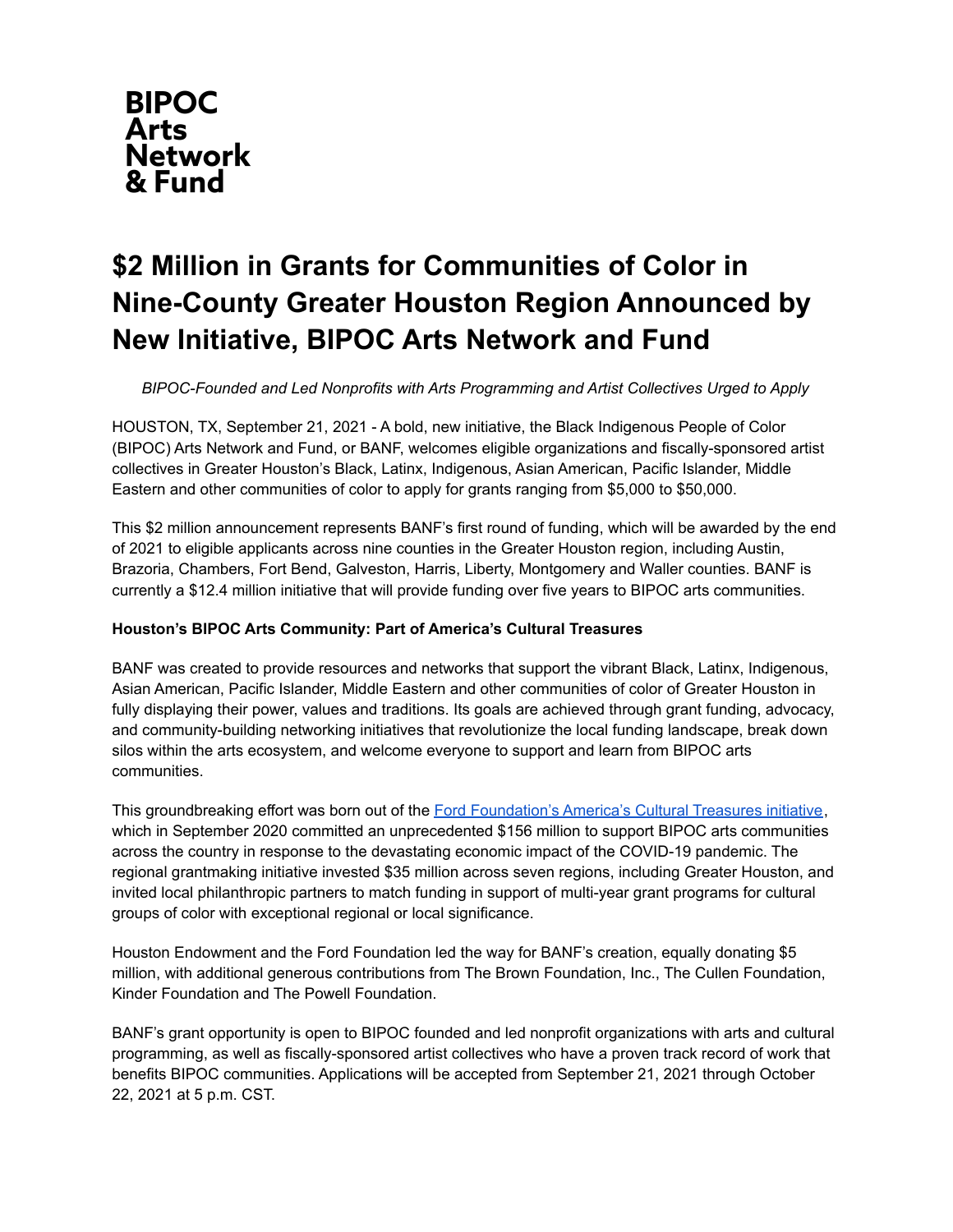A website hosting the grant opportunity guidelines, including the specific set of eligibility requirements, as well as a link to the application submission portal, can be found at [www.houstonbanf.org.](http://www.houstonbanf.org) Virtual grant information sessions will be hosted on September 29 at 12 p.m. CST and October 7 at 9:30 a.m. CST. Interested applicants should register to attend at this link[:](https://form.jotform.com/212566807322152) <https://bit.ly/3AbVmVB>.

"This historic first round of funding is the beginning of a new story and a new way of how we recognize BIPOC arts communities in Greater Houston," said Sixto Wagan, project director, BANF. "Our BIPOC arts communities have demonstrated decades of leadership with work that has shaped this country's culture and history despite being excluded from resources, funding streams, recognition and representation. In the face of that, Black, Latinx, Indigenous, Asian American, Pacific Islander, and Middle Eastern arts organizations and artists have thrived through systemic oppression and still stand in their power contributing as they always have to this country's arts and culture narrative."

Future BANF funding opportunities will be informed by direct community input from BIPOC arts organizations and artists.

## **Global and Local Disasters Create Urgency to Distribute Funds**

According to *"Lost art: Measuring [COVID-19's](https://www.brookings.edu/research/lost-art-measuring-covid-19s-devastating-impact-on-americas-creative-economy/) devastating impact on America's creative economy,"* a report by the Metropolitan Policy Program at Brookings, Houston lost 42,500 creative industry jobs and \$1.6 billion in sales in four months last year. The report also shows Texas and Houston are among the most devastated.

The Greater Houston Area Arts Relief Fund, established by a collective of education, government and nonprofit organizations in 2020, reiterated how much communities of color are impacted when global and local disasters strike. Seventy-two percent of grant applicants were from BIPOC communities. Almost 56 percent were Black and Latinx.

"BIPOC arts organizations and artists are more vulnerable to climate, public health and economic disruptions due to our historical exclusion from funding," said Wagan. "The grants we distribute, the networks we build to bring us closer together as a BIPOC community, the programs we design in partnership with our arts organizations and the artists they support, will ensure that our Greater Houston arts ecosystem will be stronger and more resilient after the pandemic and far beyond."

## **Founded by the Community, for the Community**

Wagan leads BANF along with a seven-member Steering Committee and a nine-member Accountability and Advisory Council made up of a diverse group of artists, curators, scholars, organizational leaders and foundation partners, who guide goals and priorities.

Before joining BANF, Wagan was the inaugural director for the Center for Art and Social Engagement (CASE) at the University of Houston. He also led the contemporary art center, DiverseWorks, serving a multitude of capacities including artistic director, co-executive director and performing arts curator.

The BANF Steering Committee includes:

- Patra Brannon-Isaac, Director of Education and Community Projects, Kinder Foundation
- Bao-Long Chu, Senior Program Officer, Houston Endowment